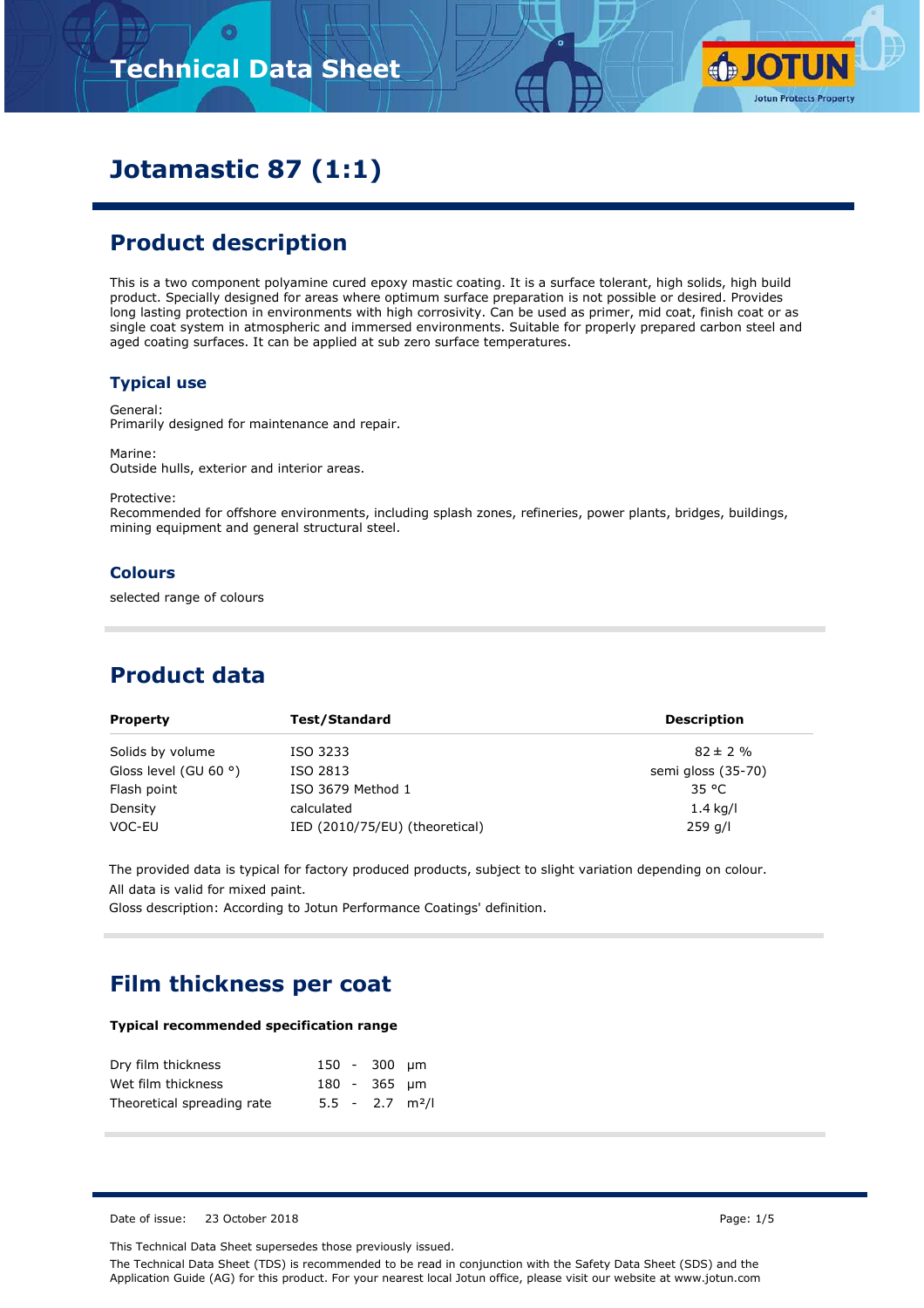

# **Surface preparation**

To secure lasting adhesion to the subsequent product all surfaces shall be clean, dry and free from any contamination.

#### **Surface preparation summary table**

|                   | <b>Surface preparation</b>                                           |                                                                    |  |
|-------------------|----------------------------------------------------------------------|--------------------------------------------------------------------|--|
| <b>Substrate</b>  | Minimum                                                              | Recommended                                                        |  |
| Carbon steel      | St 2 (ISO 8501-1)                                                    | Sa 2 (ISO 8501-1)                                                  |  |
| Coated surfaces   | Clean, dry and undamaged compatible<br>coating (ISO 12944-4 6.1.4)   | Clean, dry and undamaged compatible<br>coating (ISO 12944-4 6.1.4) |  |
| Shop primed steel | Clean, dry and undamaged approved<br>shop primer (ISO 12944-4 6.1.4) | Sa 2 (ISO 8501-1)                                                  |  |

Optimum performance, including adhesion, corrosion protection, heat resistance and chemical resistance is achieved with recommended surface preparation.

# **Application**

#### **Application methods**

The product can be applied by

| Spray:  | Use airless spray.                                                                                                                     |
|---------|----------------------------------------------------------------------------------------------------------------------------------------|
| Brush:  | Recommended for stripe coating and small areas. Care must be taken to achieve the<br>specified dry film thickness.                     |
| Roller: | May be used for small areas. Not recommended for first primer coat. Care must be taken<br>to achieve the specified dry film thickness. |

#### **Product mixing ratio (by volume)**

| Jotamastic 87 (1:1) Comp A | 1 part $(s)$ |
|----------------------------|--------------|
| Jotamastic 87 (1:1) Comp B | 1 part $(s)$ |

#### **Thinner/Cleaning solvent**

Thinner: Jotun Thinner No. 17

#### **Guiding data for airless spray**

| Nozzle tip (inch/1000):       | $19-25$          |
|-------------------------------|------------------|
| Pressure at nozzle (minimum): | 150 bar/2100 psi |

Date of issue: 23 October 2018 **Page: 2/5** 

This Technical Data Sheet supersedes those previously issued.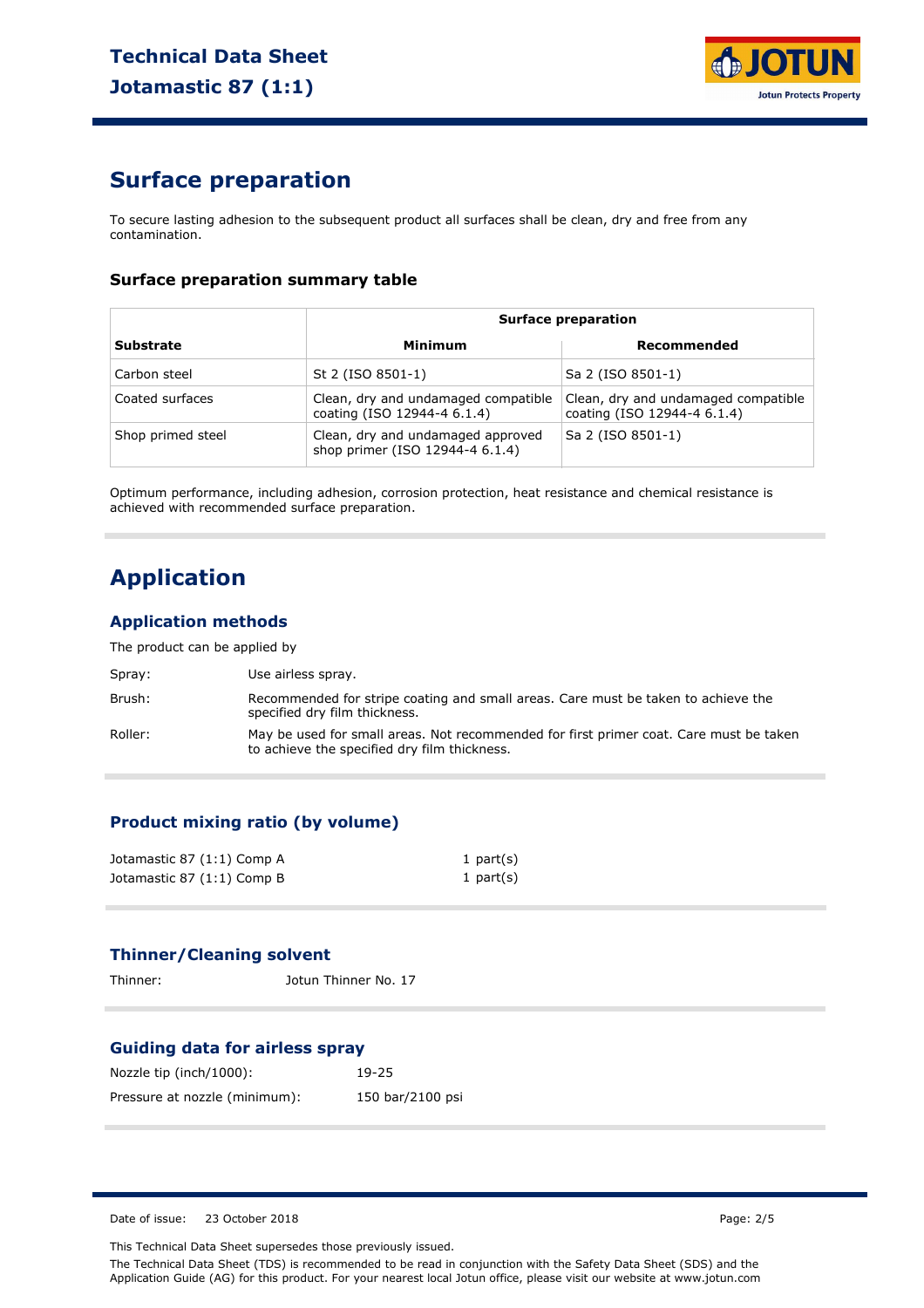

### **Drying and Curing time**

| Substrate temperature     |          |          | 10 °C 23 °C 40 °C |  |
|---------------------------|----------|----------|-------------------|--|
| Surface (touch) dry       |          | 8h 4h 2h |                   |  |
| Walk-on-dry               | 24 h     | 10 h     | - 4 h             |  |
| Dry to over coat, minimum | 24 h     | 10 h     | 4 h               |  |
| Dried/cured for service   | 14 d 7 d |          | - 2 d             |  |

For maximum overcoating intervals, refer to the Application Guide (AG) for this product.

Drying and curing times are determined under controlled temperatures and relative humidity below 85 %, and at average of the DFT range for the product.

Surface (touch) dry: The state of drying when slight pressure with a finger does not leave an imprint or reveal tackiness.

Walk-on-dry: Minimum time before the coating can tolerate normal foot traffic without permanent marks, imprints or other physical damage.

Dry to over coat, minimum: The recommended shortest time before the next coat can be applied.

Dried/cured for service: Minimum time before the coating can be permanently exposed to the intended environment/medium.

### **Heat resistance**

|                     | <b>Temperature</b> |       |  |
|---------------------|--------------------|-------|--|
|                     | <b>Continuous</b>  | Peak  |  |
| Dry, atmospheric    | ిC<br>90           | -     |  |
| Immersed, sea water | °C<br>50           | 60 °C |  |

Peak temperature duration max. 1 hour.

The temperatures listed relate to retention of protective properties. Aesthetic properties may suffer at these temperatures.

Note that the coating will be resistant to various immersion temperatures depending on the specific chemical and whether immersion is constant or intermittent. Heat resistance is influenced by the total coating system. If used as part of a system, ensure all coatings in the system have similar heat resistance.

# **Product compatibility**

Depending on the actual exposure of the coating system, various primers and topcoats can be used in combination with this product. Some examples are shown below. Contact Jotun for specific system recommendation.

Previous coat: epoxy shop primer, inorganic zinc silicate shop primer, zinc epoxy, epoxy, epoxy mastic, inorganic zinc silicate

Subsequent coat: polyurethane, epoxy, acrylic, vinyl epoxy

# **Packaging (typical)**

**Volume Size of containers**

Date of issue: 23 October 2018 **Page: 3/5** 

This Technical Data Sheet supersedes those previously issued.

The Technical Data Sheet (TDS) is recommended to be read in conjunction with the Safety Data Sheet (SDS) and the Application Guide (AG) for this product. For your nearest local Jotun office, please visit our website at www.jotun.com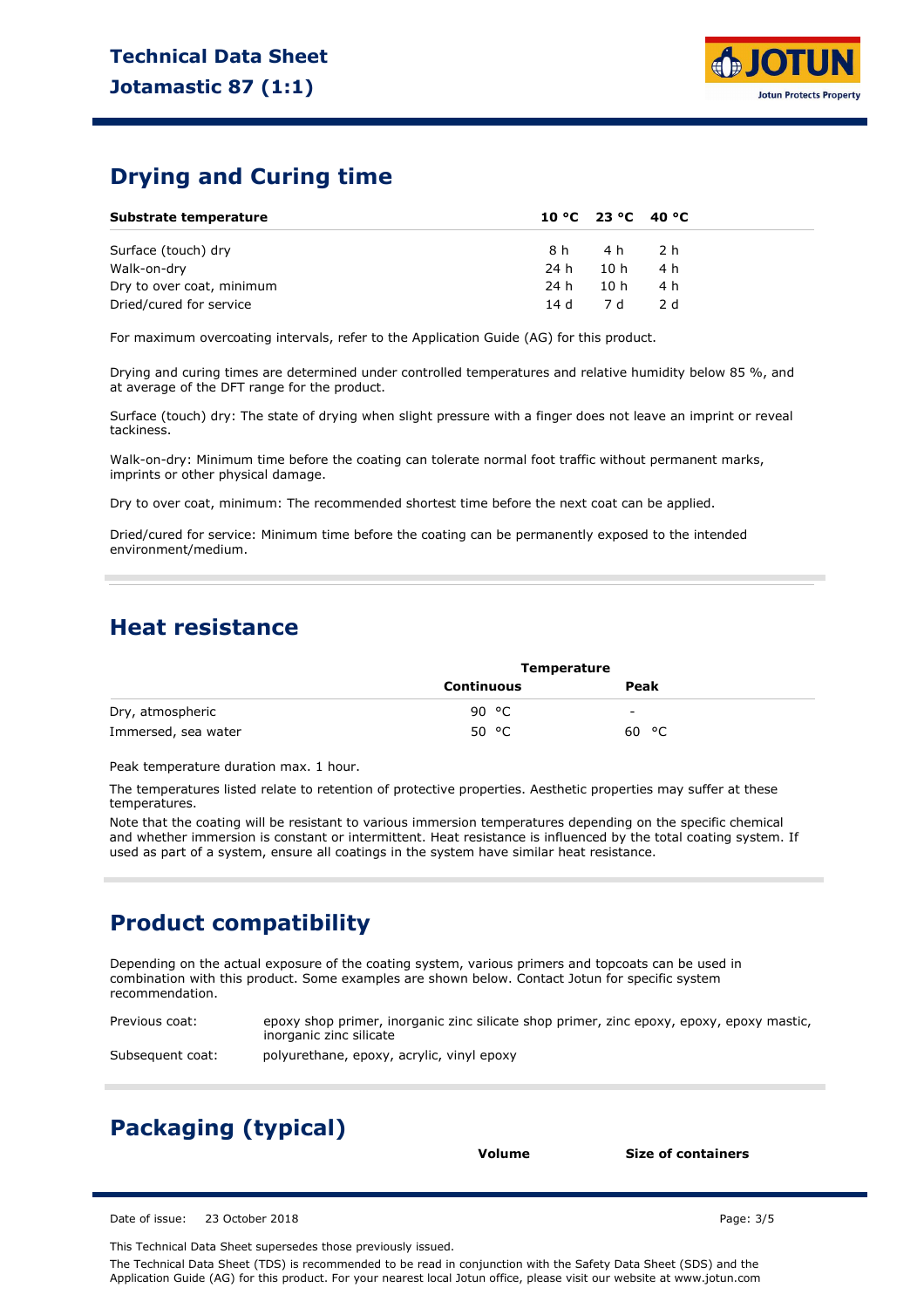# **Technical Data Sheet Jotamastic 87 (1:1)**



|                            | (litres) | (litres) |
|----------------------------|----------|----------|
| Jotamastic 87 (1:1) Comp A | 10       | 10       |
| Jotamastic 87 (1:1) Comp B | 10       | 10       |

The volume stated is for factory made colours. Note that local variants in pack size and filled volumes can vary due to local regulations.

### **Storage**

The product must be stored in accordance with national regulations. Keep the containers in a dry, cool, well ventilated space and away from sources of heat and ignition. Containers must be kept tightly closed. Handle with care.

#### **Shelf life at 23 °C**

| Jotamastic 87 (1:1) Comp A | 48 month(s) |
|----------------------------|-------------|
| Jotamastic 87 (1:1) Comp B | 48 month(s) |

In some markets commercial shelf life can be dictated shorter by local legislation. The above is minimum shelf life, thereafter the paint quality is subject to re-inspection.

# **Caution**

This product is for professional use only. The applicators and operators shall be trained, experienced and have the capability and equipment to mix/stir and apply the coatings correctly and according to Jotun's technical documentation. Applicators and operators shall use appropriate personal protection equipment when using this product. This guideline is given based on the current knowledge of the product. Any suggested deviation to suit the site conditions shall be forwarded to the responsible Jotun representative for approval before commencing the work.

# **Health and safety**

Please observe the precautionary notices displayed on the container. Use under well ventilated conditions. Do not inhale spray mist. Avoid skin contact. Spillage on the skin should immediately be removed with suitable cleanser, soap and water. Eyes should be well flushed with water and medical attention sought immediately.

# **Colour variation**

When applicable, products primarily meant for use as primers or antifoulings may have slight colour variations from batch to batch. Such products may fade and chalk when exposed to sunlight and weathering.

# **Disclaimer**

The information in this document is given to the best of Jotun's knowledge, based on laboratory testing and practical experience. Jotun's products are considered as semi-finished goods and as such, products are often used under conditions beyond Jotun's control. Jotun cannot guarantee anything but the quality of the product itself. Minor product variations may be implemented in order to comply with local requirements. Jotun reserves the right to change the given data without further notice.

Users should always consult Jotun for specific guidance on the general suitability of this product for their needs and specific application practices.

Date of issue: 23 October 2018 Page: 4/5

This Technical Data Sheet supersedes those previously issued. The Technical Data Sheet (TDS) is recommended to be read in conjunction with the Safety Data Sheet (SDS) and the Application Guide (AG) for this product. For your nearest local Jotun office, please visit our website at www.jotun.com